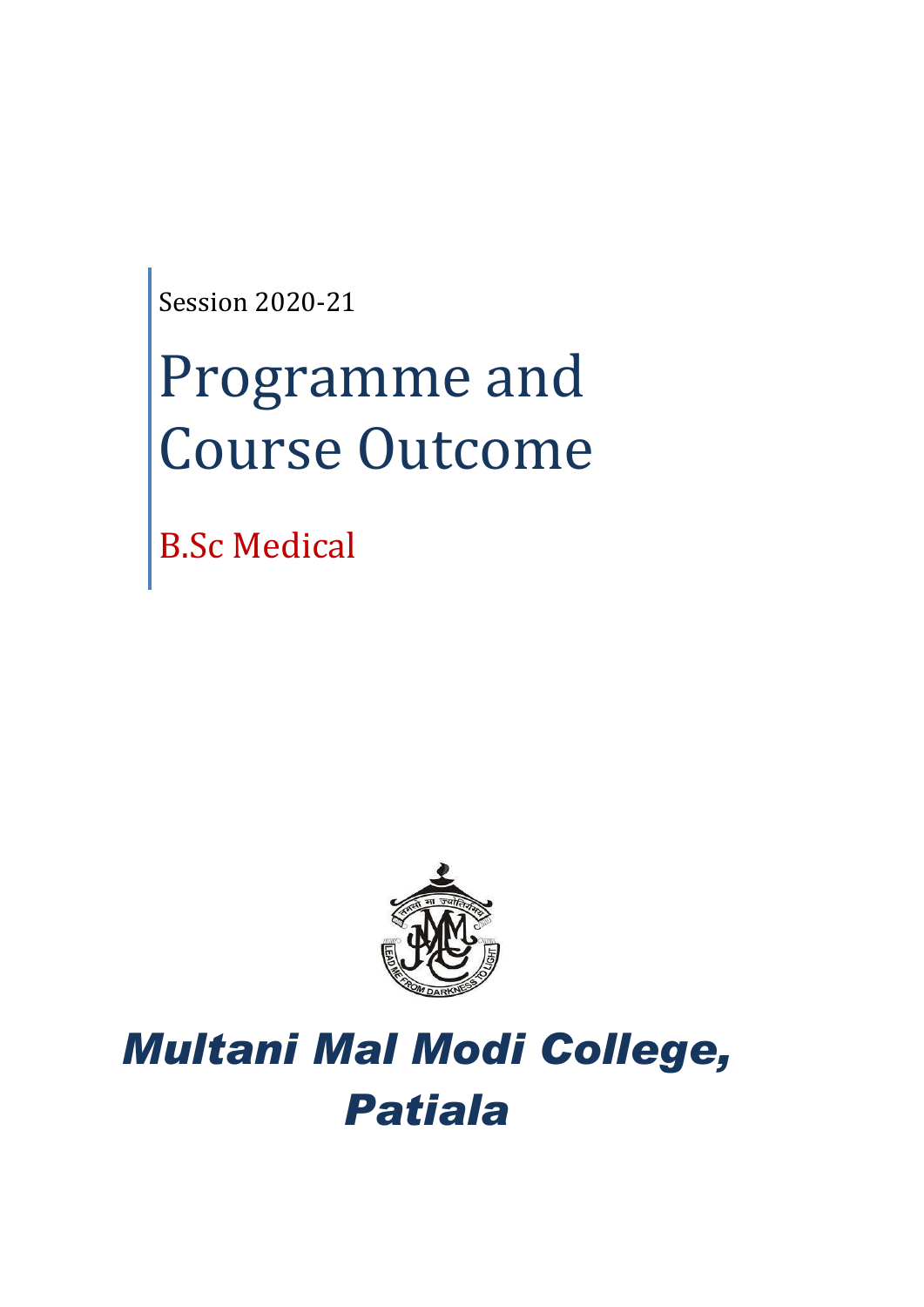# **Program Outcomes (POs)**

After completing this graduate degree program, students should be able to PO-1: **Core competency:**

Students will be able to identify various types of plants of economic interest and wild animals in different vegetation rich zones. They will be quite familiar with various methods to protect and conserve the biodiversity and would be competent enough to spread awareness among people to save the environment. In the present scenario, they could devise the way to minimize the use of various chemicals in agriculture fields and replace it with alternate environment friendly biofertilizers and biopesticides.

# PO-2: **Analytical ability:**

The students will be able to demonstrate the knowledge of various scientific methods like data collection, formation of hypothesis and critically analyzing the problem before suggesting the ways to answer the questions in their area of specialization like pathology, genetics, biodiversity, physiology, and ecology.

# PO-3: **Digitally equipped:**

After graduation, students will acquire digital skill and will be capable to integrate the fundamental concept with modern tools.

# PO-4: **Ethical values:**

Students will develop scientific temper, logical thinking and learn team workmanship which will help them in higher educational institutions, industries, and society.

### PO-5: **Professional scope:**

After graduating, B.Sc. Medical students will have a lot of opportunities in higher studies in the field of Botany, Zoology, Chemistry, Biotechnology, Microbiology, Genetics, and Forestry etc. if they opt for teaching and research as a goal of their career. They will be eligible for various competitive exams like civil services and other public undertakings.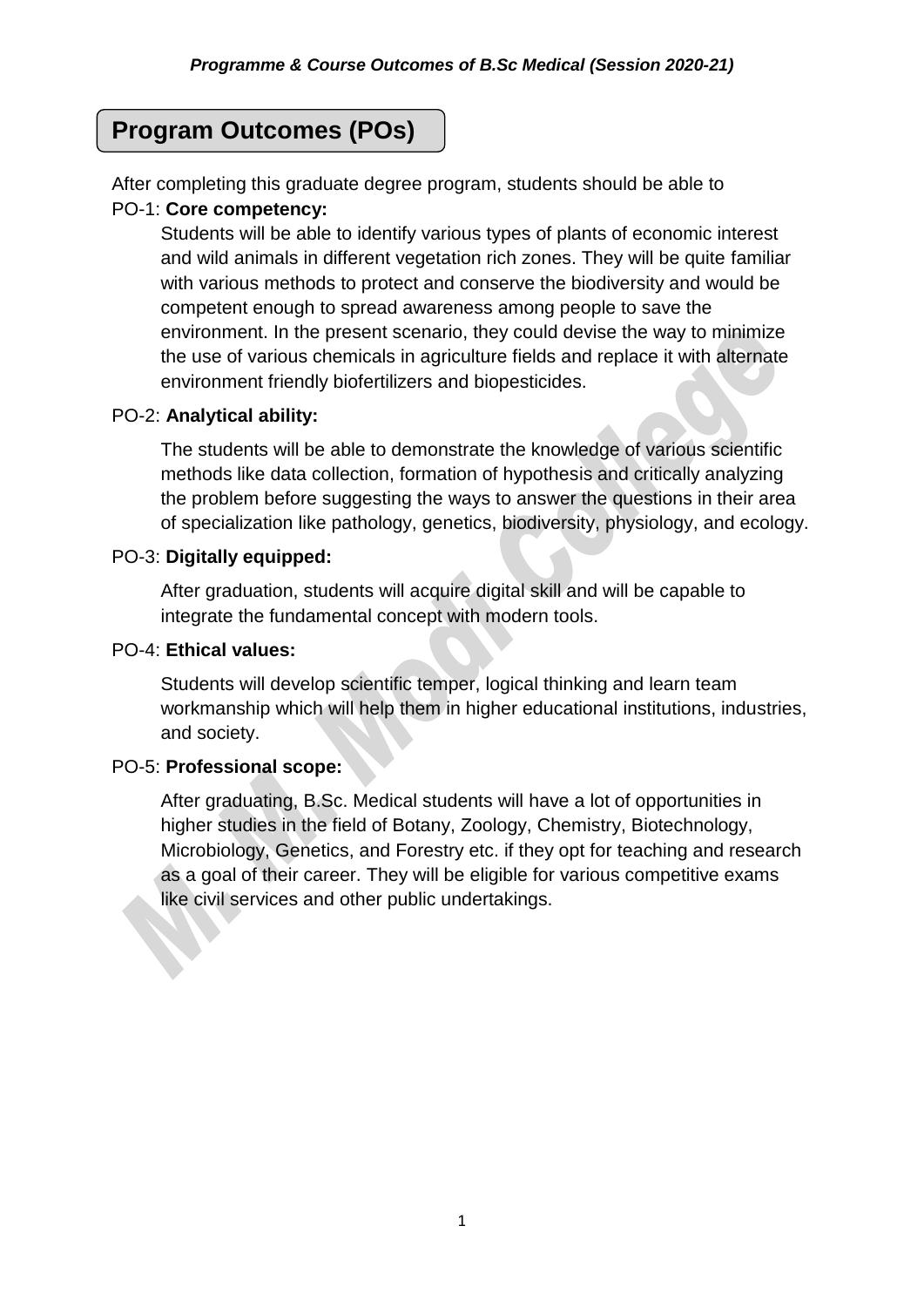# **Course Outcomes (COs)**

W. Dr.

| <b>CLASS</b>                  | <b>SEMESTER</b> | <b>PAPER</b>                                                         |
|-------------------------------|-----------------|----------------------------------------------------------------------|
| <b>B.Sc. I (Medical)</b>      |                 | Paper I: Diversity of Microbes                                       |
|                               |                 | Paper II: Diversity of Cryptogams                                    |
|                               | $\mathbf{I}$    | Paper III: Cell Biology                                              |
|                               |                 | Paper IV: Genetics & Evolution                                       |
| $B.Sc.$ II<br>(Medical)       | III             | Paper V: Diversity and Systematics of Gymnosperms                    |
|                               |                 | Paper VI: Diversity and Systematics of Angiosperms                   |
|                               | IV              | Paper VII: Plant Anatomy                                             |
|                               |                 | Paper VIII: Development & Reproduction in Flowering<br><b>Plants</b> |
|                               | $\mathbf v$     | Paper IX: Plant Physiology                                           |
| <b>B.Sc. III</b><br>(Medical) |                 | Paper X: Plant Growth, Development and<br>Biotechnology              |
|                               | VI              | Paper XI : Plant Ecology                                             |
|                               |                 | Paper XII : Plant Utilization                                        |
|                               |                 |                                                                      |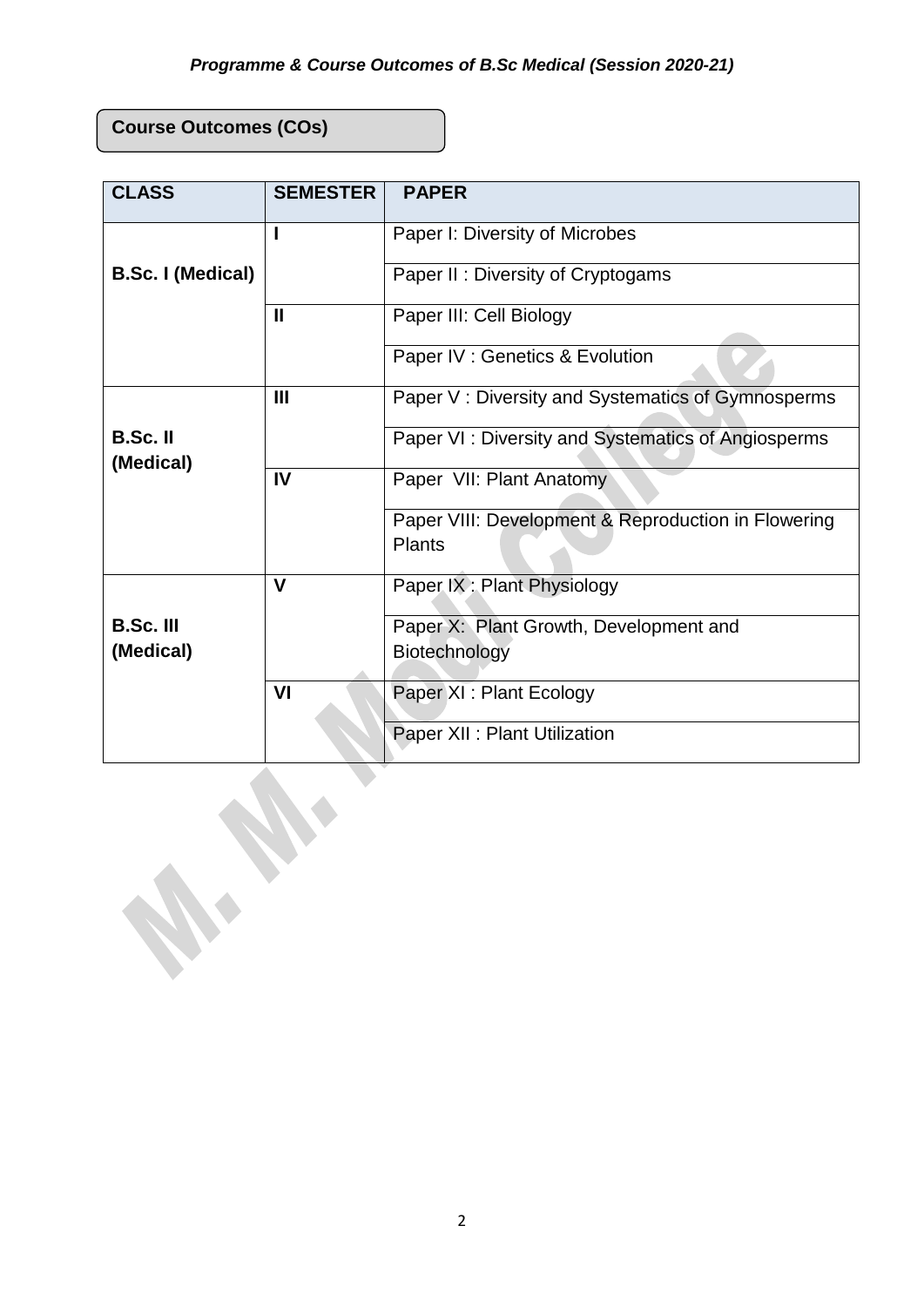# **COURSE OUTCOMES (COs)**

# **CLASS: B.SC. MEDICAL-I SEMESTER-I**

# **Course Outcomes: Botany Paper-I: Diversity of Microbes**

After completing this course, the student will be able to:

CO-1: Understand the basic concepts related to Viruses, Bacteria, Fungi and **Lichens** 

- CO-2: Know about Mycoplasma
- CO-3: Understand useful and harmful activities of Viruses and Bacteria
- CO-4: Examine the morphology and life history of various Fungi
- CO-5: Know economic importance of Fungi and Lichens

### **Courses Outcomes: Botany Paper-II: Diversity of Cryptogams**

After completing this course, the student will be able to:

- CO-1: Know the systematic, morphology and structure of algae
- CO-2: Understand the life cycle patterns of various algae
- CO-3: Understand useful and harmful activities of algae
- CO-4: Learn about structure, reproduction and affinities of various Bryophytes
- CO-5: Know the characteristics, structure and reproduction of Pteridophytes
- CO-6: Understand evolution of Bryophytes and Pteridophytes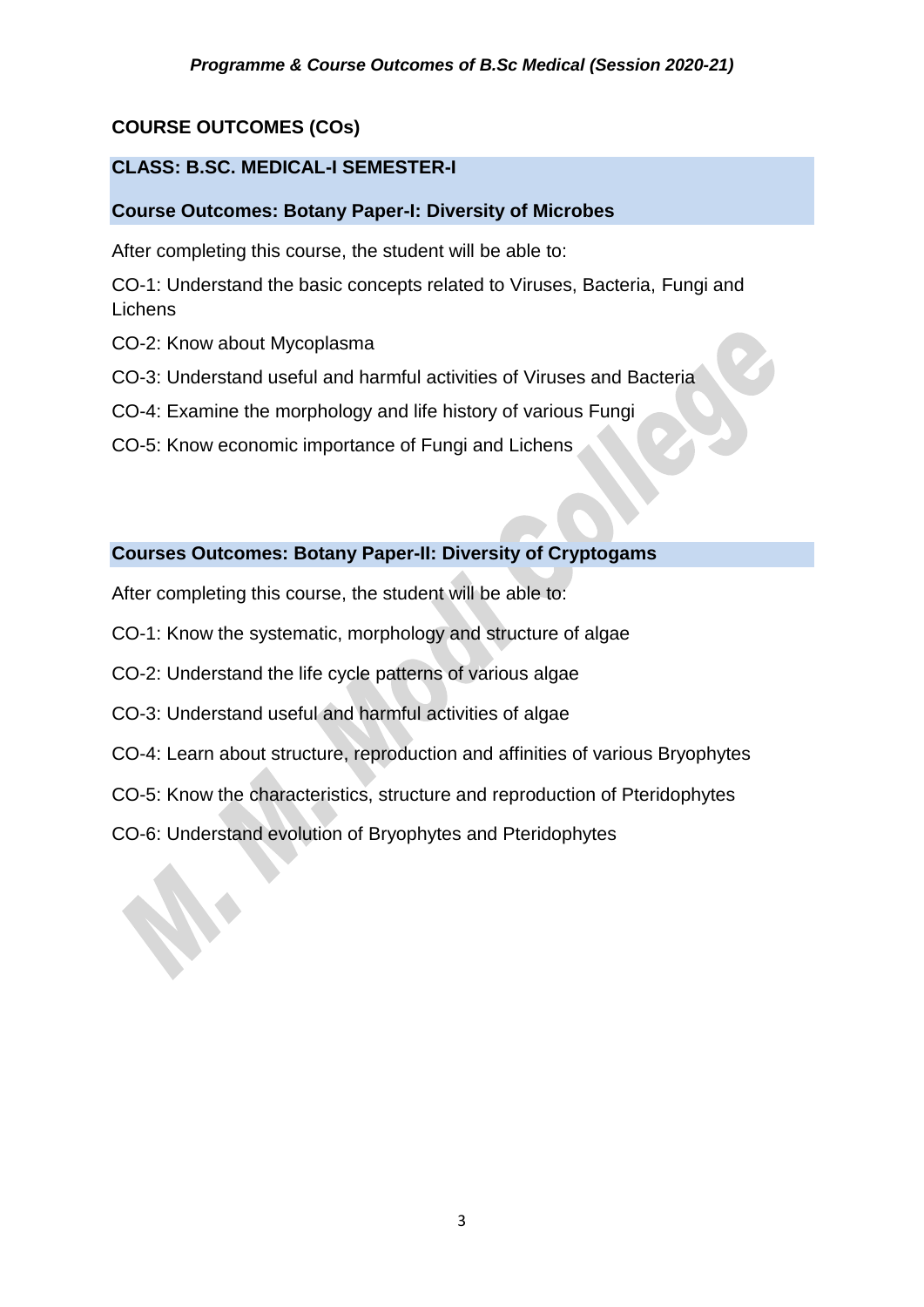# **CLASS: B.SC. MEDICAL- I SEMESTER-II**

# **Courses Outcomes: Botany Paper-III: Cell Biology**

After completing this course, the student will be able to:

- CO-1: Understand the general structure of Cell
- CO-2: Know structure and function of Nucleus
- CO-3: Understand structure and function of various cell organelles
- CO-4: Learn function of Mitochondrial and Plastid DNA
- CO-5: Know about chromosome morphology and comprehend the effect of chromosomal abnormalities in numerical and structural changes leading to genetic disorders
- CO-6: Develop understanding of Structure and organization of cell wall and plasma membrane

# **Courses Outcomes: Botany Paper-IV: Genetics and Evolution**

After completing this course, the student will be able to:

- CO-1: Examine the structure, function and replication of DNA
- CO-2: Know brief account of Genetic Code
- CO-3: Understand mitotic and meiotic cell division
- CO-4: Learn conceptual understanding of laws of Inheritance and linkage analysis
- CO-5: Understand allelic and non-allelic interactions
- CO-6: Understand transcription, translation and regulation of gene expression in prokaryotes and eukaryotes
- CO-7: Analyze the phenomena of mutations and transposable genetic elements
- CO-8: Learn various theories of Evolution and evidences of Organic evolution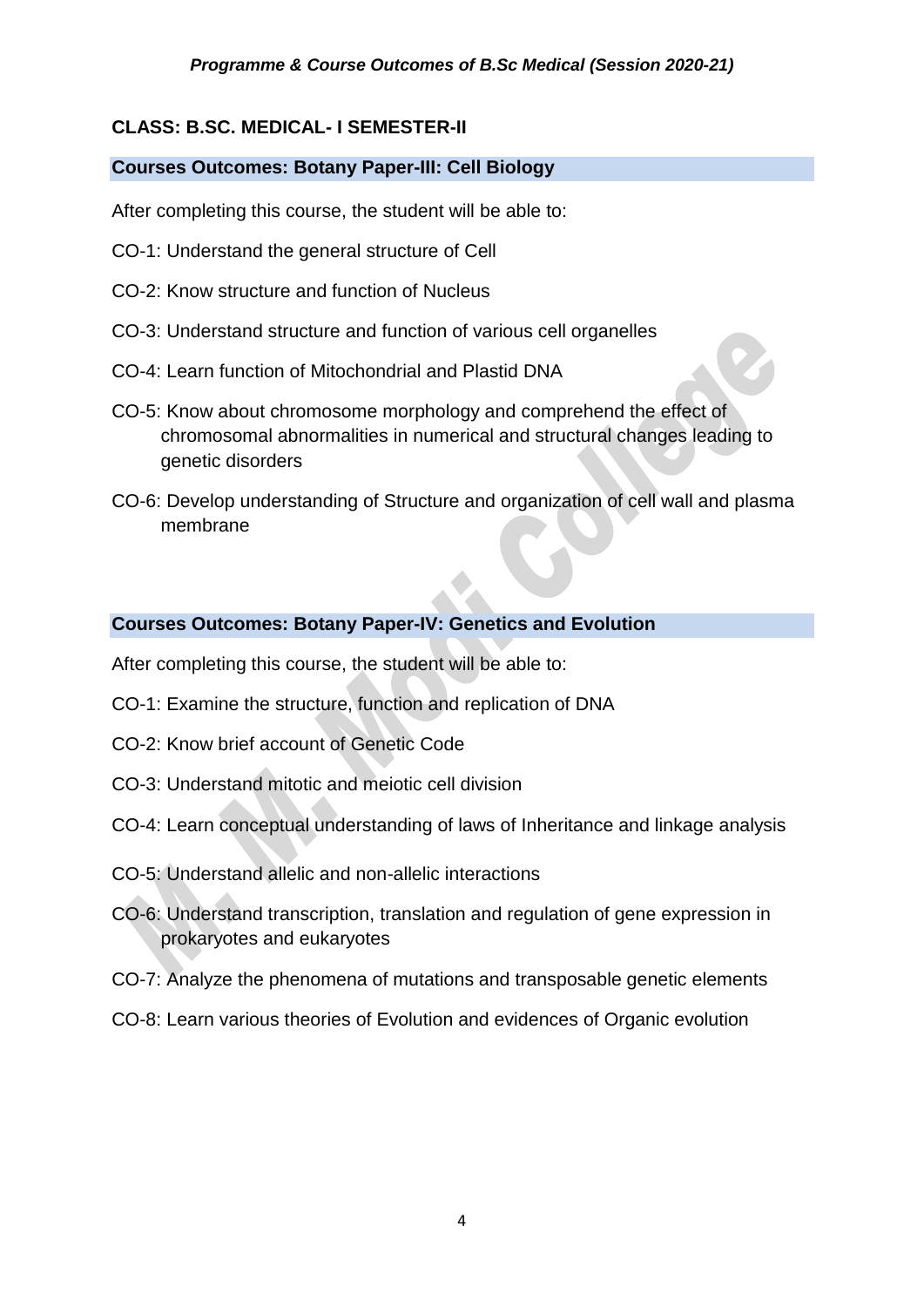# **CLASS: B.SC. MEDICAL-II SEMESTER-III**

# **Course Outcomes: Botany Paper V: Diversity and Systematics of Gymnosperms**

After completing this course, the students will be able to

- CO-1: Identify and classify various gymnosperms on the basis of their characteristic features.
- CO-2: Explain the process of fossilization & describe fossils of gymnosperms.
- CO-3: Construct data on distribution, cytology and diversity of gymnosperms.
- CO-4: Compare & analyze different gymnosperms according to their resemblances and differences.
- CO-5: Understand the concept of evolution & able to analyze origin & evolution of seed habit in gymnosperms.
- CO-6: Develop critical understanding on morphology, anatomy, reproduction and alternation of generations in gymnosperms.
- CO-7: Analyse genera with their ecological and economic importance.
- CO-8: Apply experimental techniques & methods of appropriate analysis of gymnosperms.

# **Course Outcomes: Botany Paper VI: Diversity and Systematics of Angiosperms**

After completing this course, the students will be able to

- CO-1: List primitive and advanced characters of Angiosperms.
- CO-2: Assess terms and concepts related to phylogenetic systematic of Angiosperms.
- CO-3: Comprehend the basic concepts of plant taxonomy & botanical nomenclature.
- CO-4: Interpret the rules of ICBN in Botanical nomenclature.
- CO-5: Generalize the characters of the families according to the Bentham & Hooker's system of Classification.
- CO-6: Enumerate and create an inventory on economic importance of locally available Angiosperms.
- CO-7: Name and describe common plants to prepare field report on some of locally available Angiosperms.
- CO-8: Apply experimental technique to diagnose and describe technically, the floral details of some Angiosperms.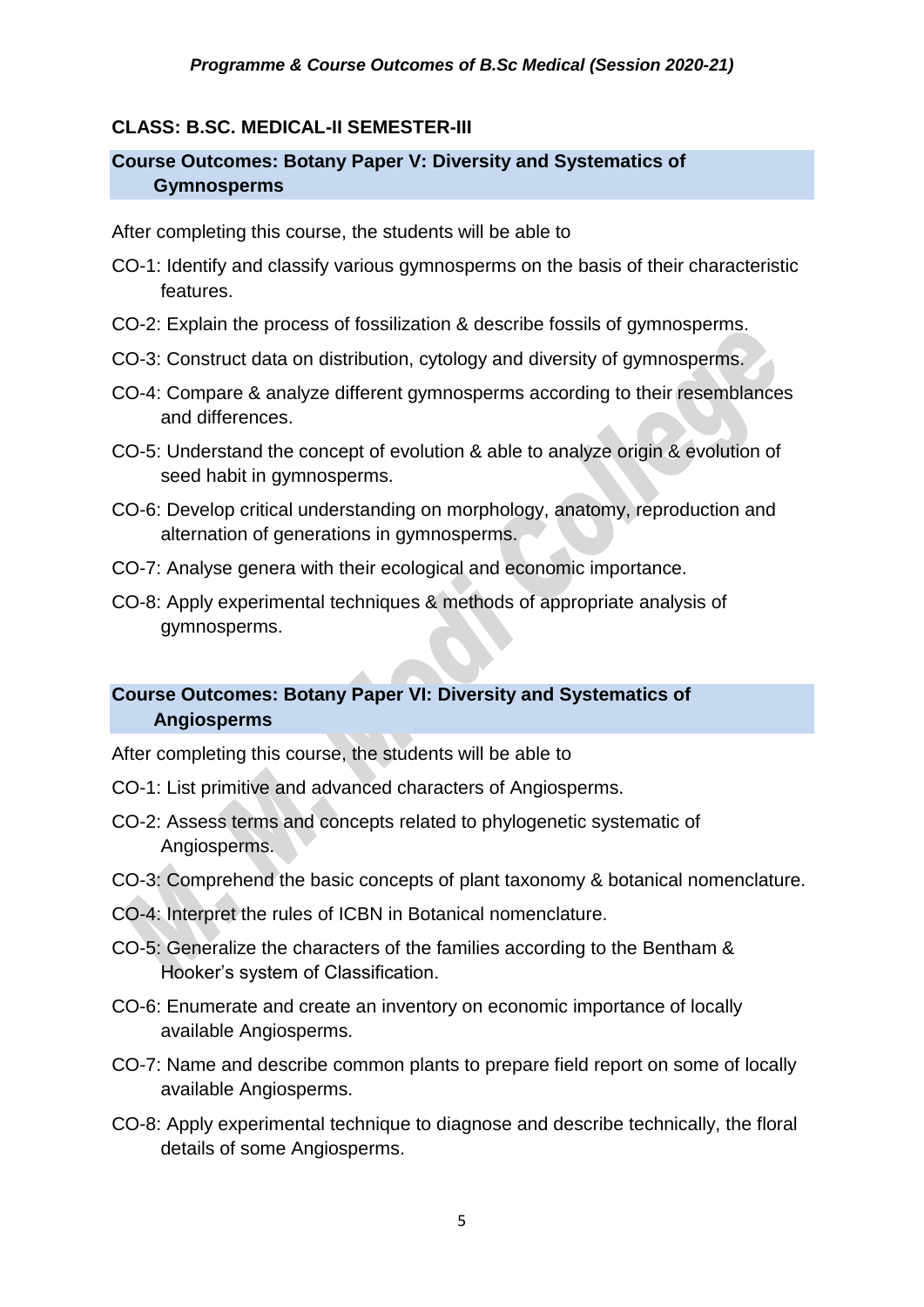# **CLASS: B.SC. MEDICAL-II SEMESTER-IV**

#### **Course Outcomes: Botany Paper VII: Plant Anatomy**

After completing this course, the students will be able to

- CO-1: Understand the fundamental concepts of Plant anatomy.
- CO-2: Analyse and recognize different organs of plant and secondary growth.
- CO-3: Develop critical understanding on root and shoot apical meristem organizations.
- CO-4: Apply cytological technique for appropriate anatomical analysis of root, stem and leaf.
- CO-5: Explain structure and functions of different tissue and tissue systems.

# **Course Outcomes: Botany Paper VIII: Development and Reproduction in Flowering Plants**

After completing this course, the students will be able to

- CO-1: Understand the structure and function of flower.
- CO-2: Demonstrate various methods of reproduction applicable in flowering plants.
- CO-3: Apply various methods of vegetative propagation in floriculture and horticulture.
- CO-4: Identify and classify various types of inflorescences and fruits.
- CO-5: Evaluate the structure organization of flower and process of pollination and fertilization.
- CO-6: Understand and solve the self-incompatibility in pollination and pollen-pistil interaction.
- CO-7: Evaluate special structure of ovule, embryo, endosperm and fruit.
- CO-8: Explain development stages of male and female gametophytes, endosperm, embryo, seed and fruit.
- CO-9: Explain the mechanisms of pollination and dispersal of seeds and fruits.

### **CLASS: B.SC. MEDICAL-III SEMESTER-V**

#### **Course Outcomes: Botany Paper IX: Plant Physiology**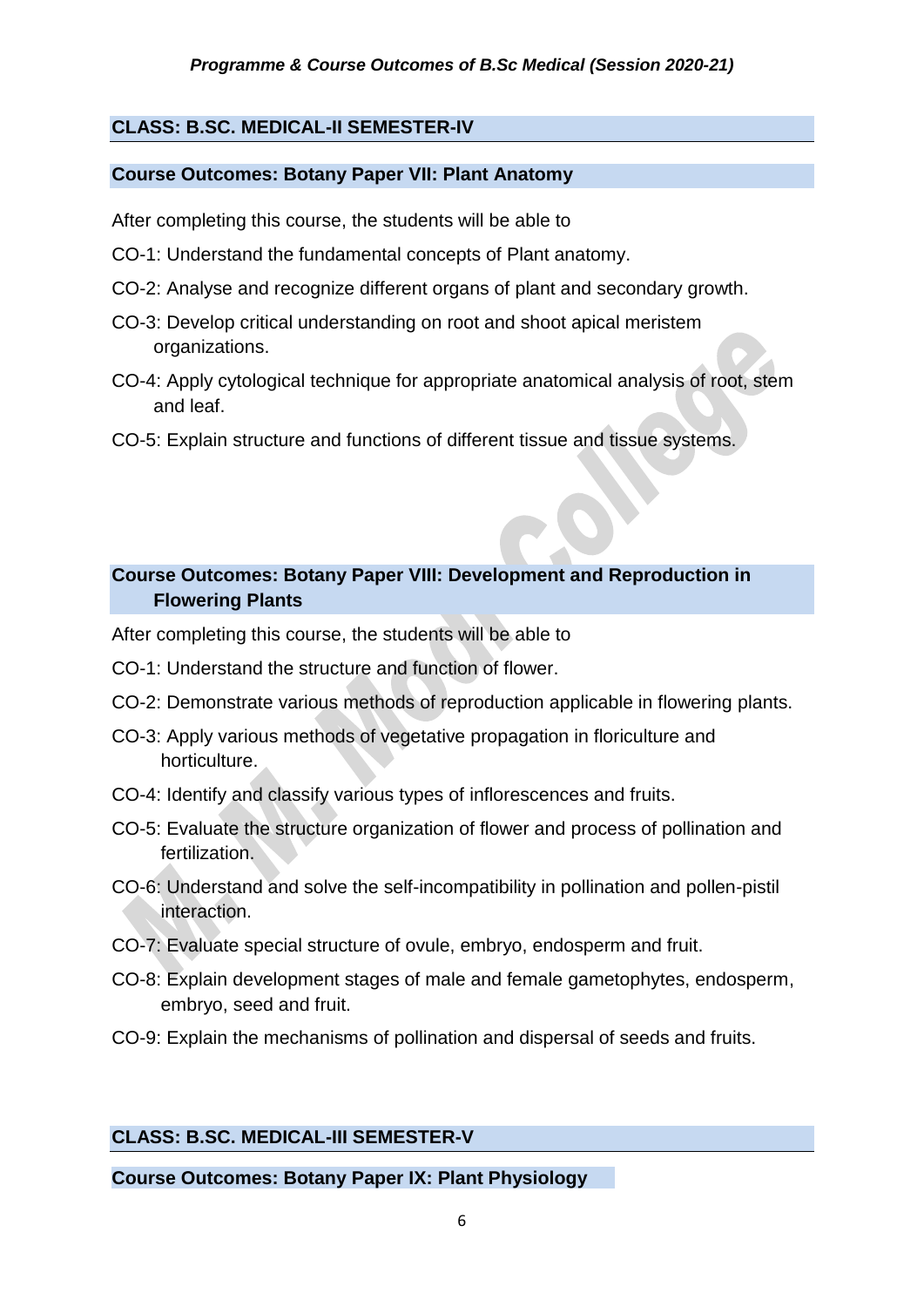### *Programme & Course Outcomes of B.Sc Medical (Session 2020-21)*

On completion of this course, the students will be able to

- CO-1: Understand important water relation of plants with respect to various physiological processes.
- CO-2: Understand the role of macro- and micronutrients, their mode of availability to the plants, deficiency and toxicity symptoms.
- CO-3: Classify aerobic and anaerobic respiration.
- CO-4: Explain the significance of Photosynthesis and Respiration.
- CO-5: Recognize the importance of Carbon assimilation in Photorespiration.
- CO-6: Understand the structure and properties of various enzymes.
- CO-7: Generalize the concepts of transport of water, minerals, and organic substances.
- CO-8: Interpret the biology of Nitrogen fixation.
- CO-9: Evaluate the process of ATP synthesis, nitrogen metabolism and lipid metabolism.
- CO-10: Conceptualize the permeability of plasma membrane by studying the effect of temperature and organic solvents.

# **Course Outcomes: Botany Paper X: Plant Growth, Development and Biotechnology**

On completion of this course, the students will be able to;

- CO-1: Know about the basic principles of plant growth and development, metabolism.
- CO-2: Understand the concepts and applications of photoperiodism and vernalization.
- CO-3: Familiarize the basic understanding of physiology of seed dormancy and germination.
- CO-4: Understand the fundamentals and core concepts of plant biotechnology and genetic engineering.
- CO-5: Develop conceptual understanding of plant genetic resources, plant breeding and non conventional methods of crop improvement.
- CO-6: Familiarize with the tools and techniques of gene mapping, chromosome walking, genomic and cDNA library.
- CO-7: Develop their competencies on different types of plant tissue culture.
- CO-8: Learn about the different methods and applications of transgenic technology.

#### **CLASS: B.SC. MEDICAL-III SEMESTER-VI**